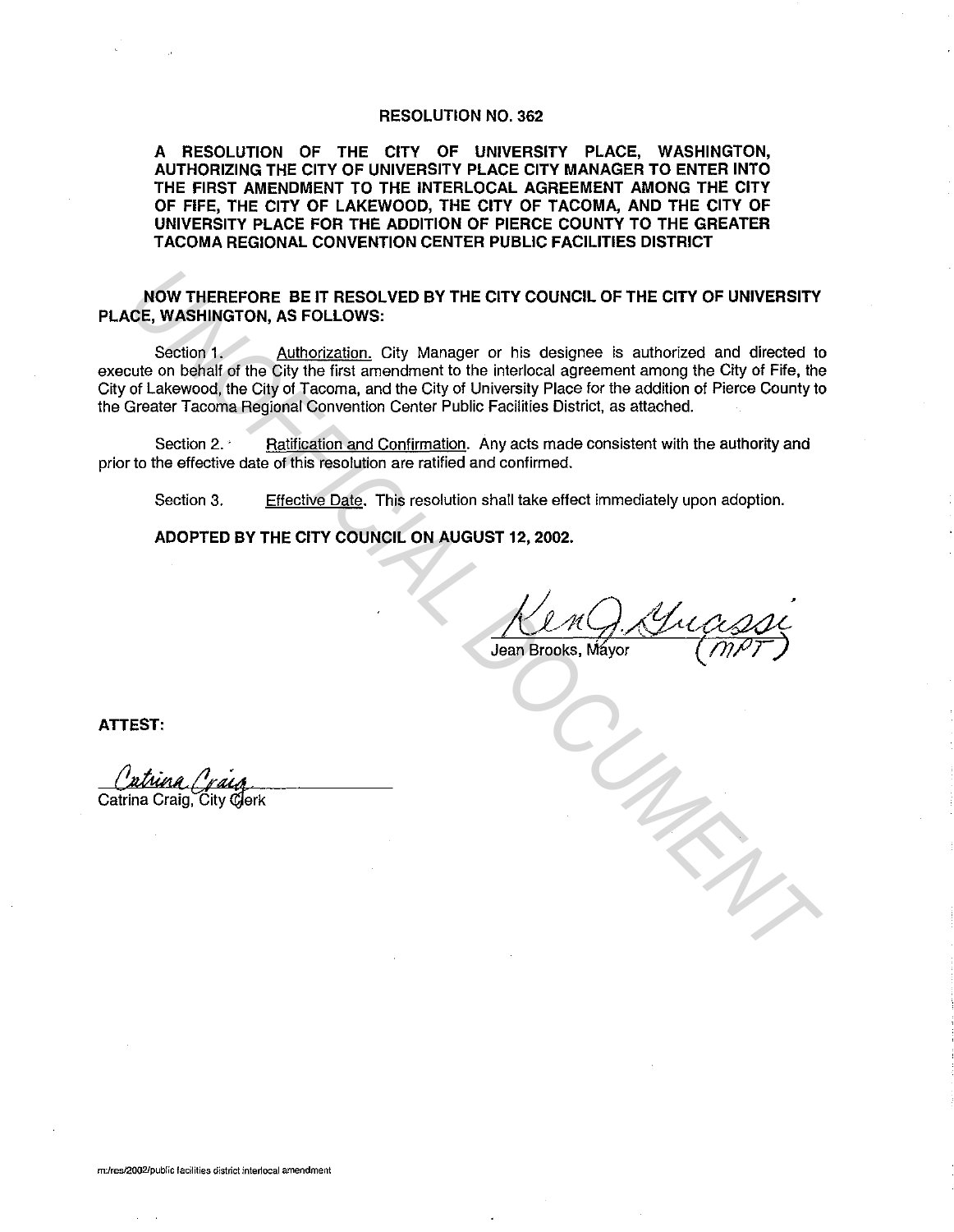## **AFTER RECORDING RETURN TO:**

**Steve Victor Assistant City Attorney 7 47 Market Street, Rm. 1100 Tacoma, WA 98402** 

**FIRST AMENDMENT TO THE INTERLOCAL AGREEMENT BETWEEN THE CITY OF FIFE, THE CITY OF LAKEWOOD, THE CITY OF TACOMA, AND THE CITY OF UNIVERSITY PLACE FOR THE ADDITION OF PIERCE COUNTY TO THE GREATER TACOMA REGIONAL CONVENTION CENTER PUBLIC FACILITIES DISTRICT TER RECORDING RETURN TO:**<br> **VARIANT GIVE AREAS (Rm, 1100**<br> **VARIANT SIGNAL DOMES SERVER THE CITY OF TACTAL DOMES THE CITY OF TACOMA, AND THE CITY OF UNIVERSITY PLACE<br>
THE CITY OF TACOMA, AND THE CITY OF UNIVERSITY PLACE<br>** 

**THIS FIRST AMENDMENT TO INTERLOCAL AGREEMENT** is made and entered into this day of , 2002, between the CITY OF FIFE ("Fife"), THE CITY OF LAKEWOOD ("Lakewood"), THE CITY OF TACOMA ('Tacoma"), and the CITY OF UNIVERSITY PLACE ("University Place"), and the COUNTY OF PIERCE ("Pierce County").

## **RECITALS**

**WHEREAS** the Laws of Washington, Chapter 165, 1999 Regular Session, Sections 1 through 23, authorize the legislative authorities of any contiguous group of cities located in a county or counties, each with a population of less than one million, to enter into an agreement under RCW 39.34 for the creation and joint operation of a public facilities district ("District") to facilitate the construction and operation of a regional convention center, and

F:\CDB\CnvntnCntr\Agt\PFDInterlocal.doc-CDB/lad -1-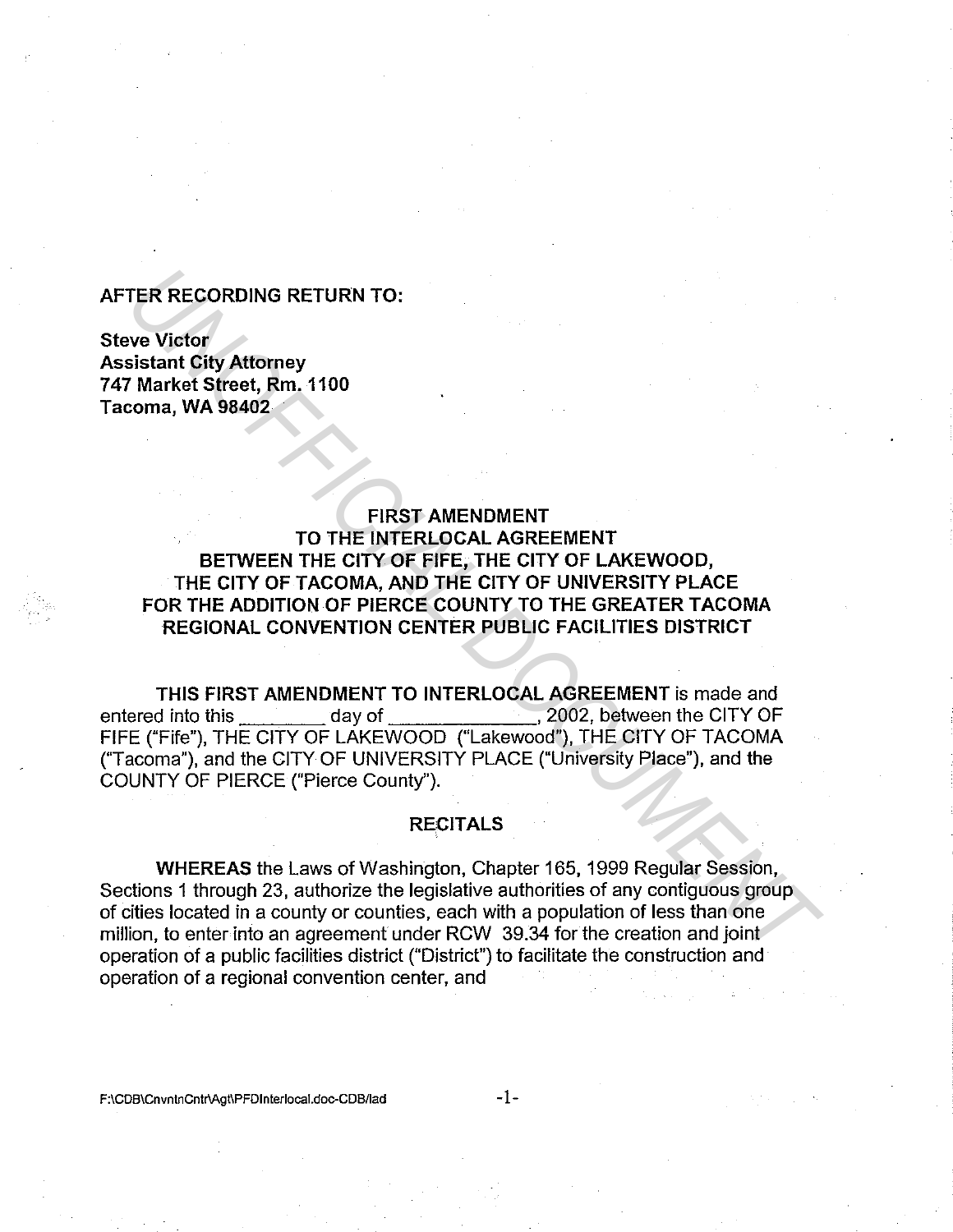**WHEREAS** Fife, Lakewood, Tacoma, and University Place recognized and found that there is a public need for a new regional convention center ("Convention Center") to be located in Tacoma, and recognize the public use and benefit to the citizens of these cities to be derived from the construction and operation of such a Convention Center, and

**WHEREAS** Tacoma has debt financed, appropriated and expended funds for pre-construction activities including site acquisition, demolition, and design for the Convention Center. Further, Tacoma is providing the debt financing for the Convention Center, and

**WHEREAS** in October, 1999, Fife, Lakewood, Tacoma, and University Place created a District to facilitate the construction and operation of the Convention Center in Tacoma, and

**WHEREAS** the District assists in financing the Convention Center through a sales and use tax of not more than 0.033 percent collected from those persons who are taxable by the State of Washington under RCW 82.08 and 82.12 upon the occurrence of any taxable event within the District, which tax is credited against the State portion of the sales tax within the District, and, therefore, results in no tax increase to the taxpayers. Further, the District has additionally imposed admission and parking taxes through means authorized by the Laws of Washington, Chapter 165, 1999 Regular Session, Sections 4(b) &(c), 10, and 11; applicable only to admission to and parking at the Greater Tacoma Regional Convention Center facility, and **WHEREAS** Tacoma has debt financed, appropriated and expended funds for<br> *UNHEREAS* including site acquisition, demolition, and design for the<br> *UNHEREAS* including site acquisition, demolition, and design for the<br>
forwers

**WHEREAS** in November, 1999, the District entered into an agreement with Tacoma for the design, development, construction, and operation of the Convention Center providing that; Tacoma shall advertise for, select, and enter into agreements with the contractor or contractors for the design, development, and construction of the Convention Center; Tacoma shall oversee and make all decisions relative to the design, development, and construction of the Convention Center; Tacoma shall manage and administer the contracts relative to the design, development, and construction of the Convention Center; and Tacoma will issue bonds for the debt financing of the Convention Center, and

**WHEREAS** Laws of Washington, Third Substitute Senate Bill 5514, 2002 Regular Session, amended the prior Public Facility District Legislation to allow the legislative authority of a County to join with the legislatiye authorities of a contiguous group of Cities located within the County in a Public Facility District, and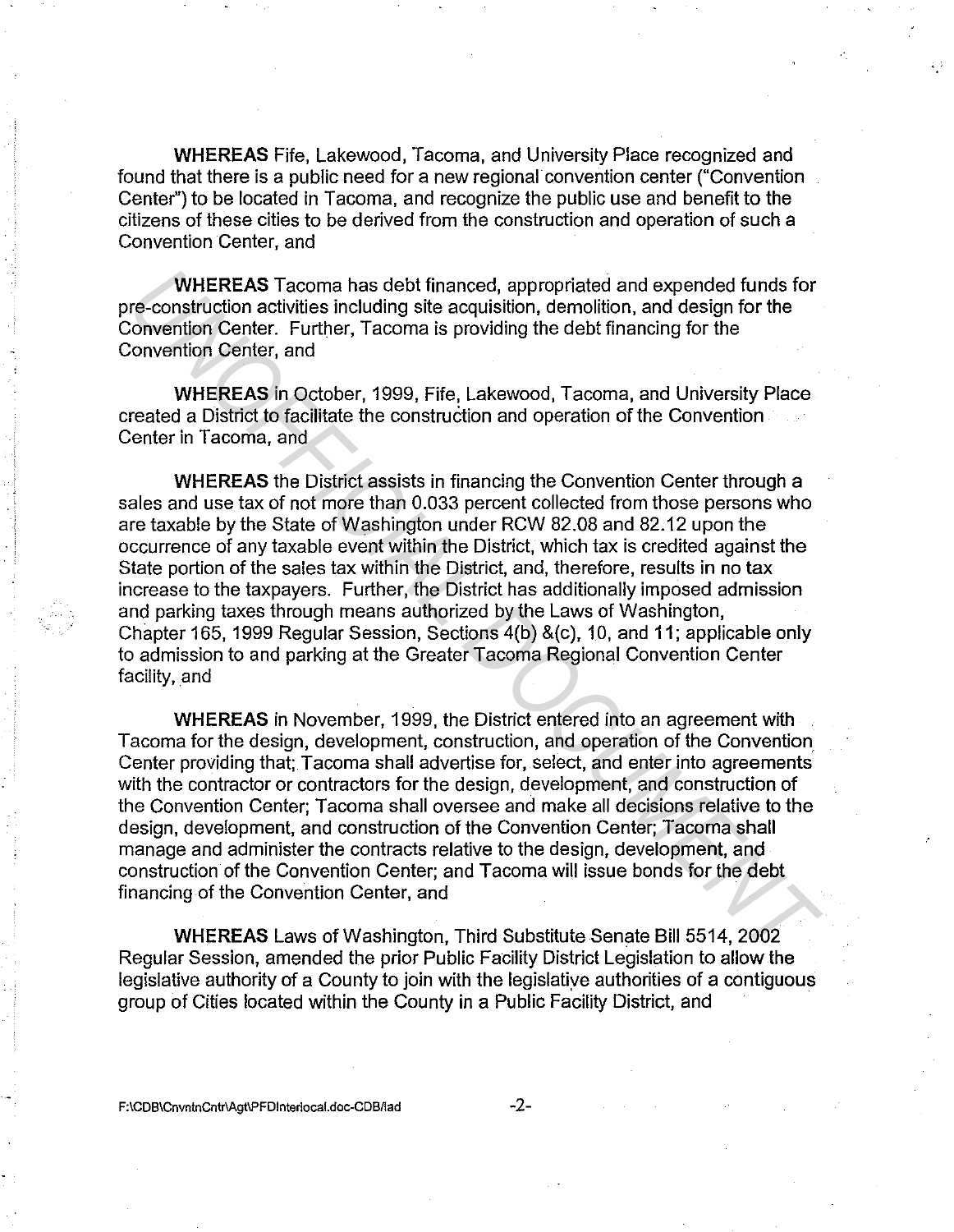**WHEREAS** Pierce County, Washington recognizes and finds that there is a public need for a new regional convention center ("Convention Center") to be located in Tacoma, and recognize the public use and benefit to the citizens of the County to be derived from the construction and operation of such a Convention Center and desires to join the Greater Tacoma Regional Convention Center Public Facilities District, and

**NOW, THEREFORE,** it is agreed by and between the parties that the lnterlocal Agreement for the Greater Tacoma Regional Convention Center Public Facilities District ("Amended Agreement") is hereby amended as follows:

**1. PARTIES.** The parties to this Amended Agreement, as amended, are the City of Fife, the City of Lakewood, the County of Pierce, the City of Tacoma, and the City of University Place.

**2. AMENDMENTS.** The terms and conditions of the October 1999, Agreement ("Agreement") are hereby amended as follows:

2.1 Paragraph 3, of the Agreement is hereby repealed in its entirety, and subsequent Paragraphs renumbered accordingly.

2.2 Paragraph 5.1 of the Agreement, renumbered 4.1 in this Amended Agreement is amended addition of the following final sentence:

The District may be amended upon execution of an Amended Agreement by each party, by and through the designated public officials as authorized by the respective legislative bodies of the parties pursuant to a lawfully enacted ordinance or resolution. **NOW, THEREFORE, it is agreed by and between the parties that the phocal Agreement for the Greater Tacoma Regional Convention Center Public<br>
1. PARTIES, The parties to this Amended Agreement, as amended, are the<br>
1. PARTIE** 

2.3 Paragraph 5.3 of the Agreement, renumbered 4.3 in this Amended Agreement is amended as follows:

> The District shall be coextensive with the boundaries of the Cities, and the boundaries of the County as to the unincorporated areas of the County.

2.4 Paragraph 6 of the Agreement, renumbered 5 in this Amended Agreement is amended as follows:

F:\CDB\CnvntnCntr\Agt\PFDInterlocal.doc-CDB/lad -3-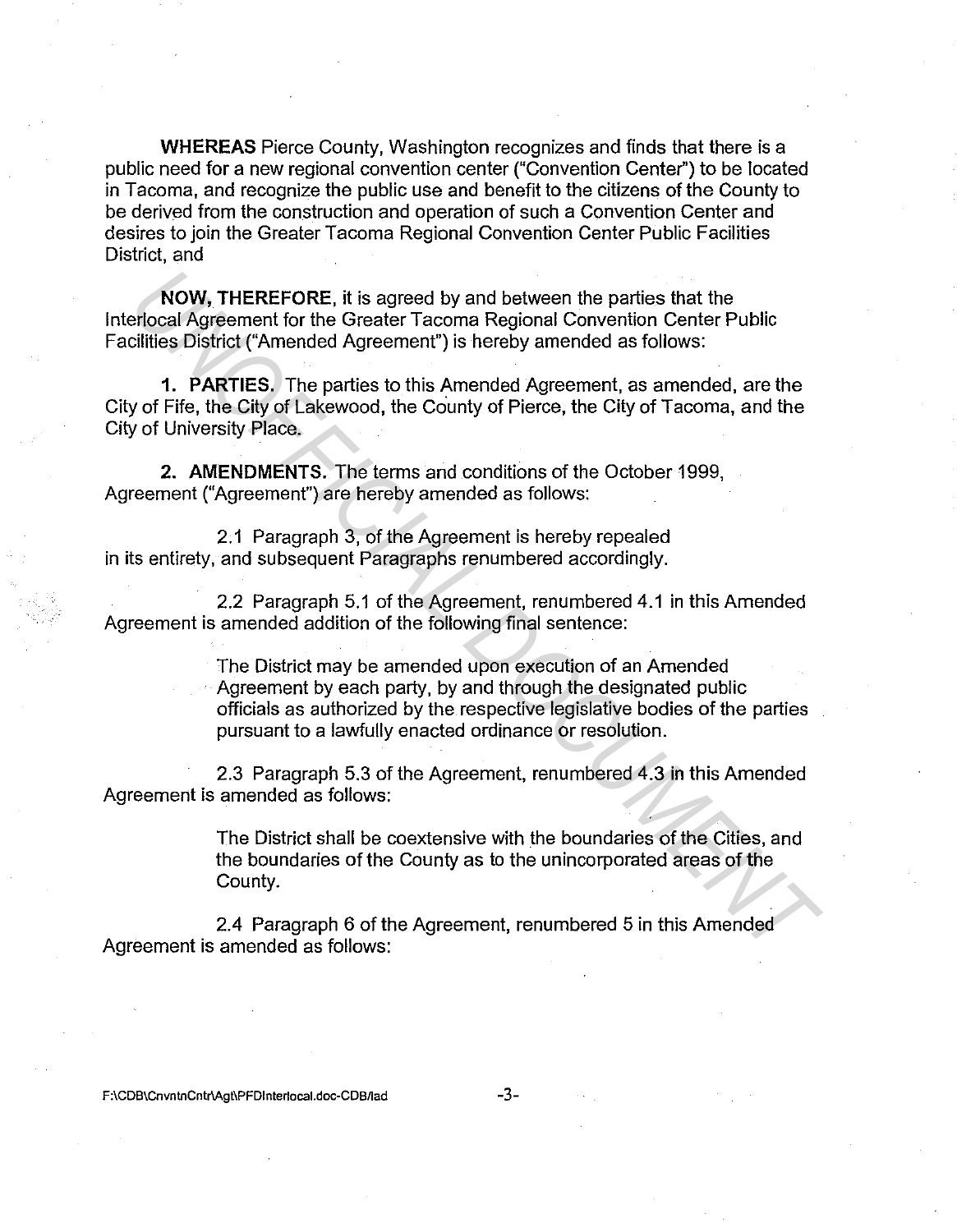The Cities and County will appoint the seven members of the District Board of Directors ("Board") in accordance with the terms of Laws of Washington, Third Substitute Senate Bill 5514, 2002 Regular Session Section 1(3)(c). The City Councils of Fife, Lakewood, University Place, and the Pierce County Council shall each appoint one member for a four-year term based on the recommendations of local organizations. Tacoma shall appoint three members for four-year terms. The members appointed by Tacoma shall not be members of the Tacoma City Council. Every member or members appointed by a city or county to the Board, may be removed at will by his or her appointing authority and a new member appointed to fill the unexpired term in the same manner as described above. *Unity be commembers and not become the members for four-year terms. The*<br>
Tacoma shall appoint three members for four-year terms. The<br>
members appointed by Tacoma shall not be members of the Tacoma<br>
crity Council. Every m

2.5 The Charter of the District is hereby amended to include a reference to the participation of Pierce County. All terms and conditions of the November 1, 1999, Charter remain in full force and effect.

3. NO **OTHER AMENDMENTS.** All other terms and conditions of the Agreement remain in full force and effect and by executing this First Amendment, Pierce County shall become a party to the entire lnterlocal Agreement with all rights, privileges and obligations attendant thereto.

**4. COUNTERPARTS.** This First Amendment may be executed in any number of counterparts and by different parties hereto in separate counterparts, each of which when so executed shall be deemed to be an original and all of which taken together shall constitute one and the same First Amendment.